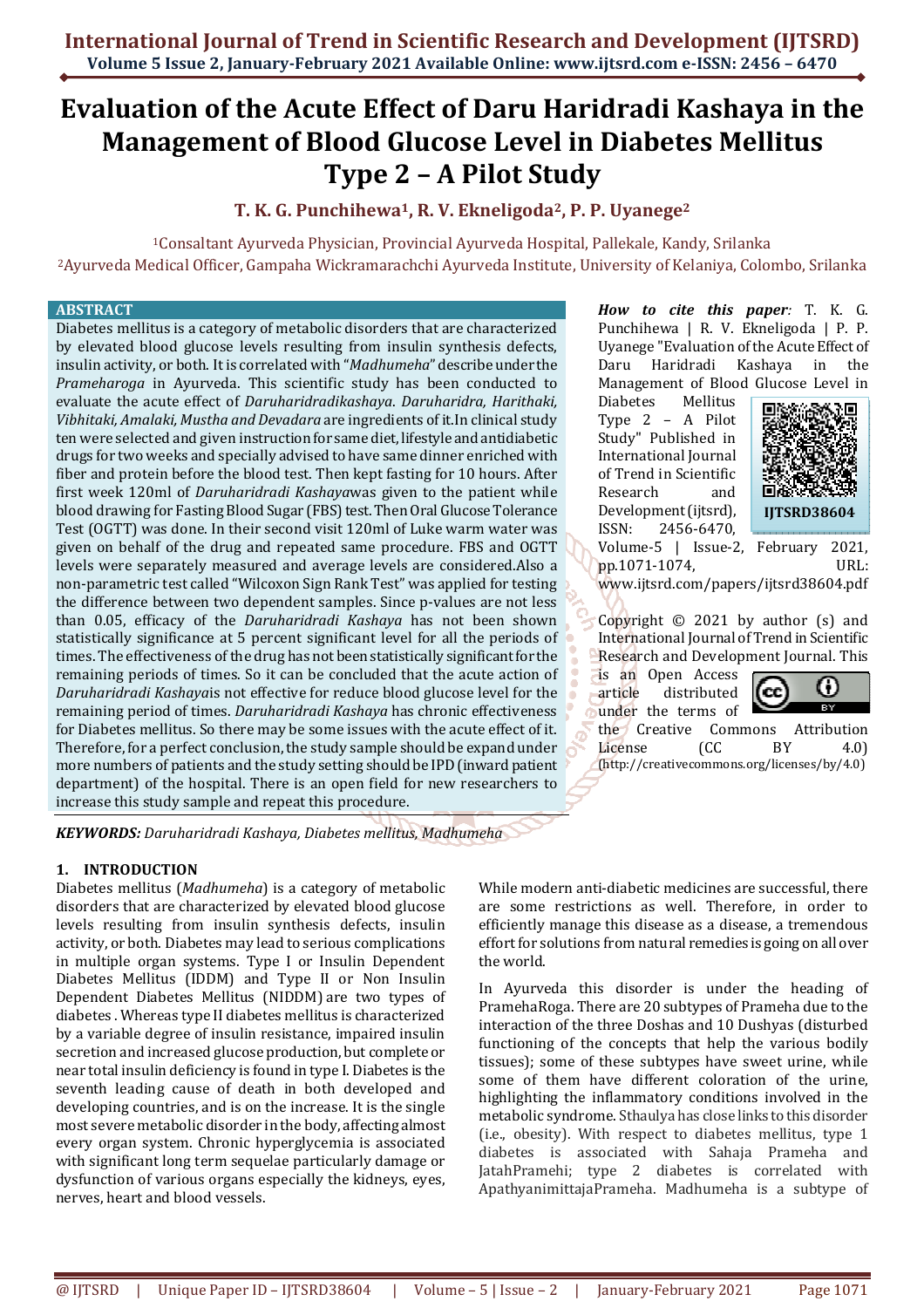#### International Journal of Trend in Scientific Research and Development (IJTSRD) @ www.ijtsrd.com eISSN: 2456-6470

VatajaPrameha (Prameha with predominance of Vata) that may occur in early childhood as the terminal stage of type 2 diabetes (in which insulin is required) or type 1 diabetes. The latter is identified in Charaka Samhita, one of the classical Ayurvedic texts, as JatahPramehiMadhumehino.

# **2. METHODOLOGY**

The entire work was divided in to main three stages as Conceptual study, Drug Review and Clinical Study.

## **2.1. Conceptual study:**

Data collection by ancient Ayurvedic texts, modern books and previous research papers.

## **2.2. Drug review:**

The references of this *kashaya*is *Ashtangahradaya Chikithsasthana* 12/4 and *Charaka Chikithsasthana*6/26. According to that the ingredients are *Daruharidra, Harithaki, Vibhitaki, Amalaki, Mustha and Devadara*. The properties of them are as follows.

| <b>Ingredient</b> | <b>Scientific name</b>             | <b>Properties according to Ayurveda</b>    |
|-------------------|------------------------------------|--------------------------------------------|
| Daru haridra      | Cosciniumfenestratum               | Rasa-Tiktha                                |
|                   |                                    | Guna – Ruksha                              |
|                   |                                    | Virya – Ushna                              |
| Harithaki         | Terminalia chebula                 | Rasa - five tastes except Salt             |
|                   |                                    | Astringent dominant                        |
|                   |                                    | Guna - Lagu, Ruksha                        |
|                   |                                    | Virya - Ushana                             |
|                   |                                    | Vipaka - Madhura                           |
| Vibhitaki         | Terminalia bellerica               | Rasa - Kashaya                             |
|                   |                                    | Guna - Lagu, Ruksha                        |
|                   |                                    | Virya - Ushana                             |
|                   |                                    | Vipaka - Madhura                           |
| Amalaki           | Phyllanthus emblica                | Rasa – Five of the six tastes without Salt |
|                   |                                    | Guna - Lagu, Ruksha                        |
|                   |                                    | Virya-Sheetha                              |
|                   |                                    | Vipaka – Madhura                           |
| Mustha            | Cyperus rotundus natio<br>of Trend | Rasa - Tikta, Katu. Kashaya                |
|                   |                                    | Guna - Lagu, Ruksha                        |
|                   |                                    | Virya-Sheetha                              |
|                   |                                    | Vipaka - Katu                              |
|                   |                                    | Karma - Alleviates Pitta and Kapha         |
| Devadara          | Deve<br>Cedrus deodara             | Rasa - Tikta, Katu                         |
|                   |                                    | Guna - Lagu, Ruksha                        |
|                   |                                    | Virya - Ushna                              |
|                   |                                    | Vipaka - Katu                              |
|                   |                                    | Karma - Alleviates Pitta and Kapha         |

# **2.3. Clinical Study:**

- **2.3.1. Study setting:** The patients of either sex suffering from Type 2 Diabetes mellitus from the Diabetic clinic of Provincial Ayurveda Hospital, Pallekale.
- **2.3.2. Sample size:**10 patients
- **2.3.3. Duration:** Period of two weeks
- **2.3.4. Diagnostic criteria:** Patients with high blood glucose level and obtain Ayurveda treatments for control it
- **2.3.5. Inclusion criteria:** Regular patients in the Diabetic clinic presenting with Type 2 Diabetes mellitus were selected irrespective of sex, religion, habits etc. and age between 40 and 70 of years.
- **2.3.6. Exclusion criteria:** Patients with Hyperlipidemia, Hypertension and other chronic diseases like CKD, IHD etc. And patients who disobey the instructions given by the doctor and irregular patients in the diabetic clinic were not selected.
- **2.3.7. Laboratory investigations:** FBS (Fasting blood sugar) level and OGTT (Oral Glucose Tolerance Test) level of each patients were carried out.
- **2.3.8. Patient assessments:** After the first week and after the second week, the effectiveness of the drug and the water were evaluated respectively by the above laboratory investigations.

#### **2.3.9. Instructions:**

All the selected patients were instructed for same dietary conditions, lifestyle and administration of antidiabetic drugs for two consecutive weeks.

Specially they were advised to have same dinner at the night before the blood test. For dinner they were advised to get only fiber and protein enriched diet with restriction of lipid and carbohydrate enriched diet.

Then advised them to fasting for 10 hours.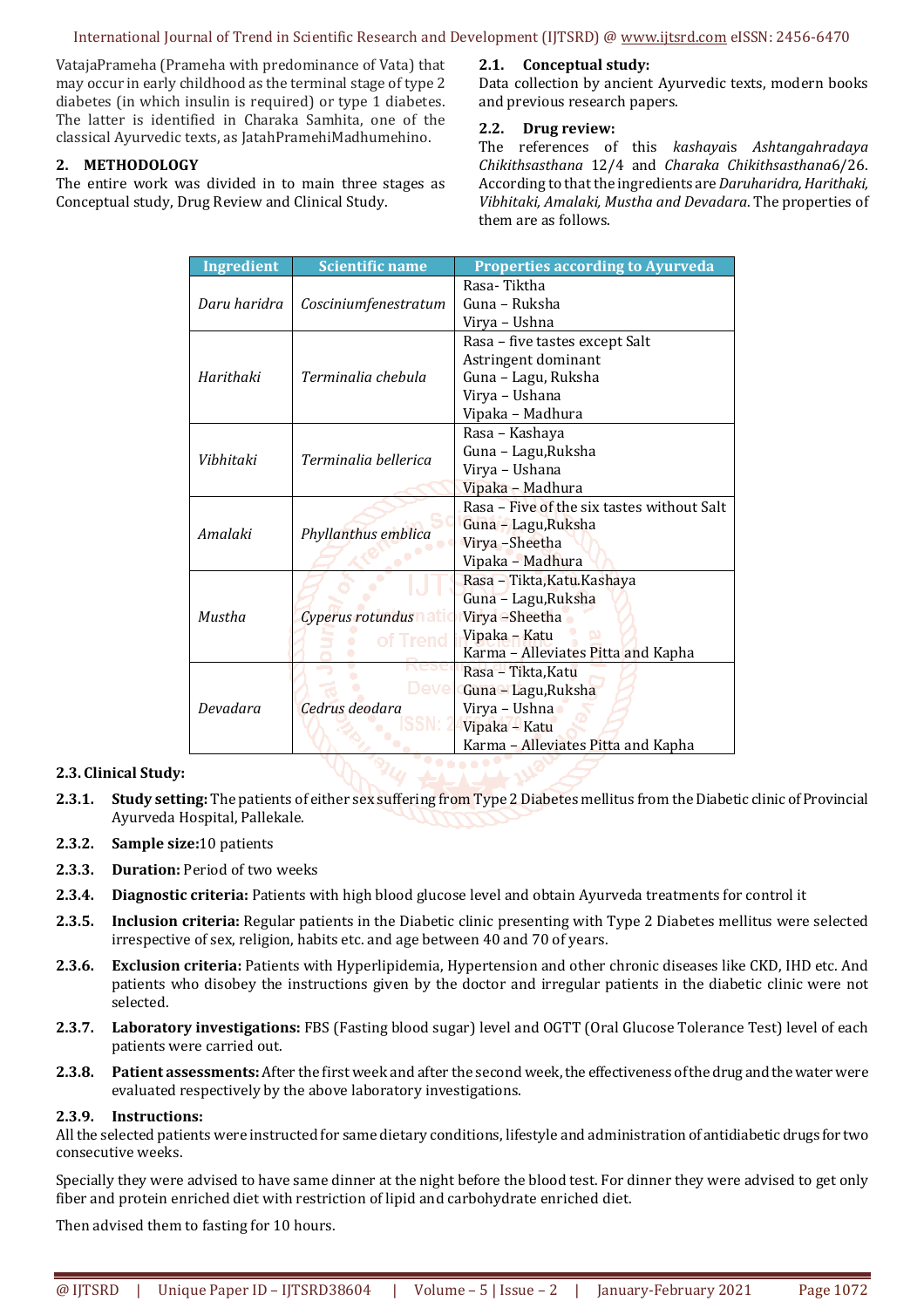## **2.3.10. Dosage and Administration of drug:**

120ml of *Daruharidradi Kashaya* was given to the patient while blood drawing for FBS test. (The time of blood drawing and the drug intake was exactly same). Then the OGTT was done for each patient. (In here every patient was given 75g of glucose diluted with 100ml of water. After 10 minutes, after 30 minutes of time with the total duration of 2 hours, the blood sugar levels were checked in each and every patient)

In their next visit (after second week of same instructions), they were given 120ml of Luke warm water on behalf of drug while blood drawing for FBS test and OGTT was done.

## **2.3.11. Data processing and Analysis:**

The levels of FBS and OGTT were recorded separately while administration of drug and administration of water.

A Non-parametric test called Wilcoxon Sign Rank test was applied for testing the difference between two dependent samples.

#### **3. RESULTS AND DISCUSSION**

In certain ways, the chosen patients vary from each other, such as body constitution, psychics, and behaviors. They mostly complained about rising levels of blood glucose. The amount of blood glucose is susceptible to eating patterns, physical activity, stress and mental factors that are continually subject to change. For the duration of the study, all patients were given the same guidelines for nutritional status, lifestyle and administration of anti-diabetic drugs. The chosen patients had different levels of FBS at the beginning of the study.

The FBS and OGTT levels of all selected patients were calculated separately and the average levels are given below. (Table 1 and Figure 1)

# **Table 1: Average blood glucose level after giving water and** *Daruharidradi Kashaya* **by periods of time**

| <b>Period of Time</b>         | Average blood glucose level |             |
|-------------------------------|-----------------------------|-------------|
|                               | <b>Water</b>                | <b>Drug</b> |
| <b>FBS</b>                    | 206.3                       | 192.7       |
| After 10 minutes with glucose | 215.3                       | 202.8       |
| After 30 minutes              | 279.2                       | 264.3       |
| After 1 hour                  | 334.8                       | 324.5       |
| After 1 1/2 hour              | 307.8                       | 315.3       |
| After 2 hour                  | 271.2                       | 275.5       |

Table 1 consist of the average blood glucose level after giving *Daruharidradi Kashaya*and water separately. Average FBS level soon after giving the drug, during the periods after 10 minutes, 30 minutes and one hour has been lower than measurements taken after giving water. It was other way around during the remaining two periods. This nature has been visually depicted in the Figure 1 as follows.





#### **Testing the Efficacy of** *Daruharidradi Kashaya*

Since the sample size is small (10 patients) A Non-parametric test called Wilcoxon Sign Rank test was applied for testing the difference between two dependent samples.